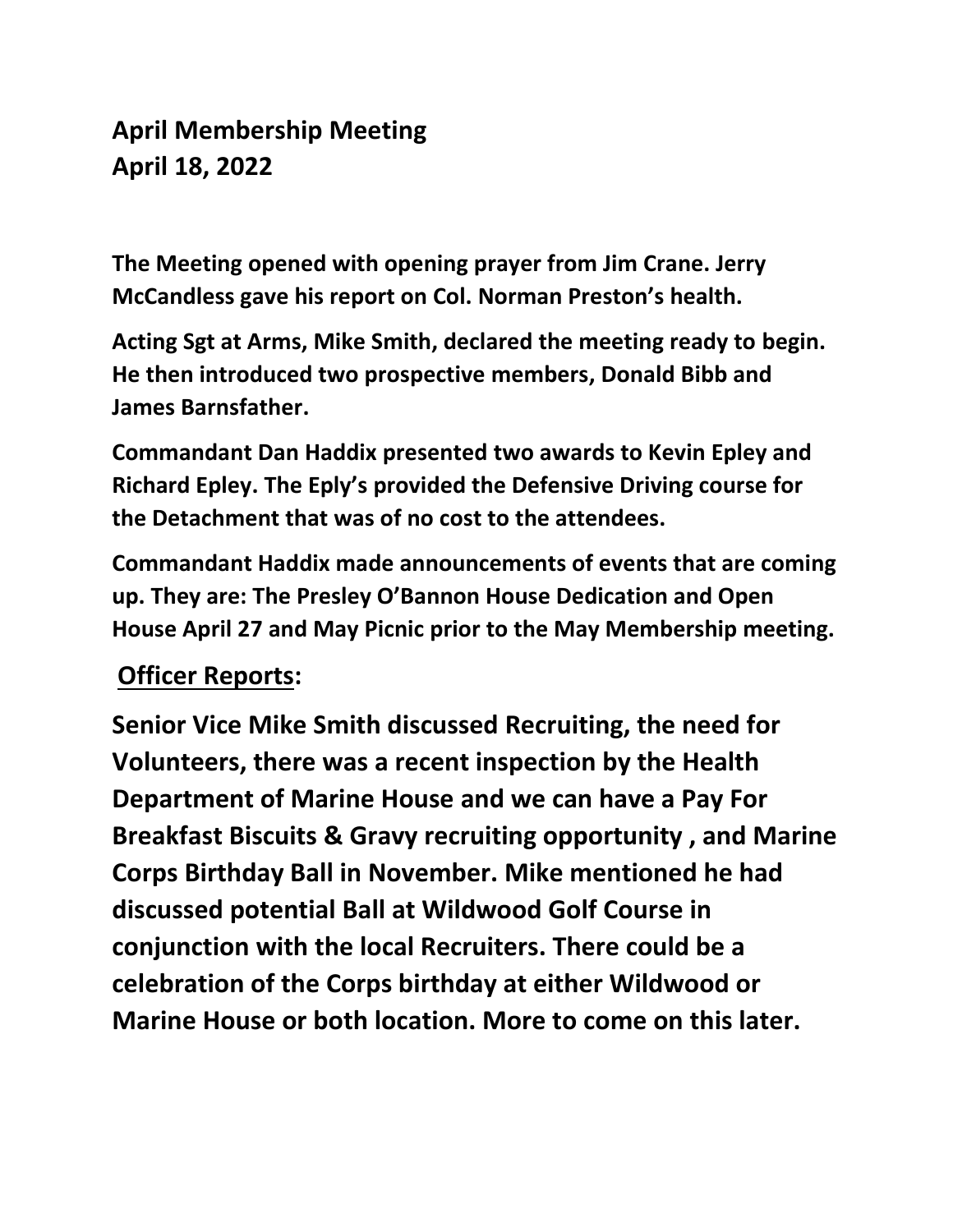**Commandant Haddix added to this that there is the Marine Corps JrROTC awards and scholarship soon to happen, the Detachment Ladies Auxiliary Yard Sale, Memorial Day events, the Peach Memorial Ceremony.**

**Haddix spoke to the upcoming Detachment Officer vote for fiscal year 2022-2023 at the May membership meeting and the installation of the new slate at the June membership meeting.** 

**Jr. Vice Ramon Turner discussed the need for recruiting new members of whom the Detachment is dependent for growth.**

**Judge Advocate C J Wychulis reported that there was an update in the Detachment approval of mileage when traveling. He also discussed the recent resignation of Ron Knight as Paymaster. Commandant Dan Haddix called for an emergency Board Meeting after the Membership meeting concluded.**

**Adjutant Ted Barber discussed the so to happen Renewal for yearly membership renewals. He indicated that he would appreciate quick response as the process involves any updates, and the reporting of renewals.**

**Paymaster provided no report, there was a resignation of position by Ron Knight and that Pat Crowe will step into the position.**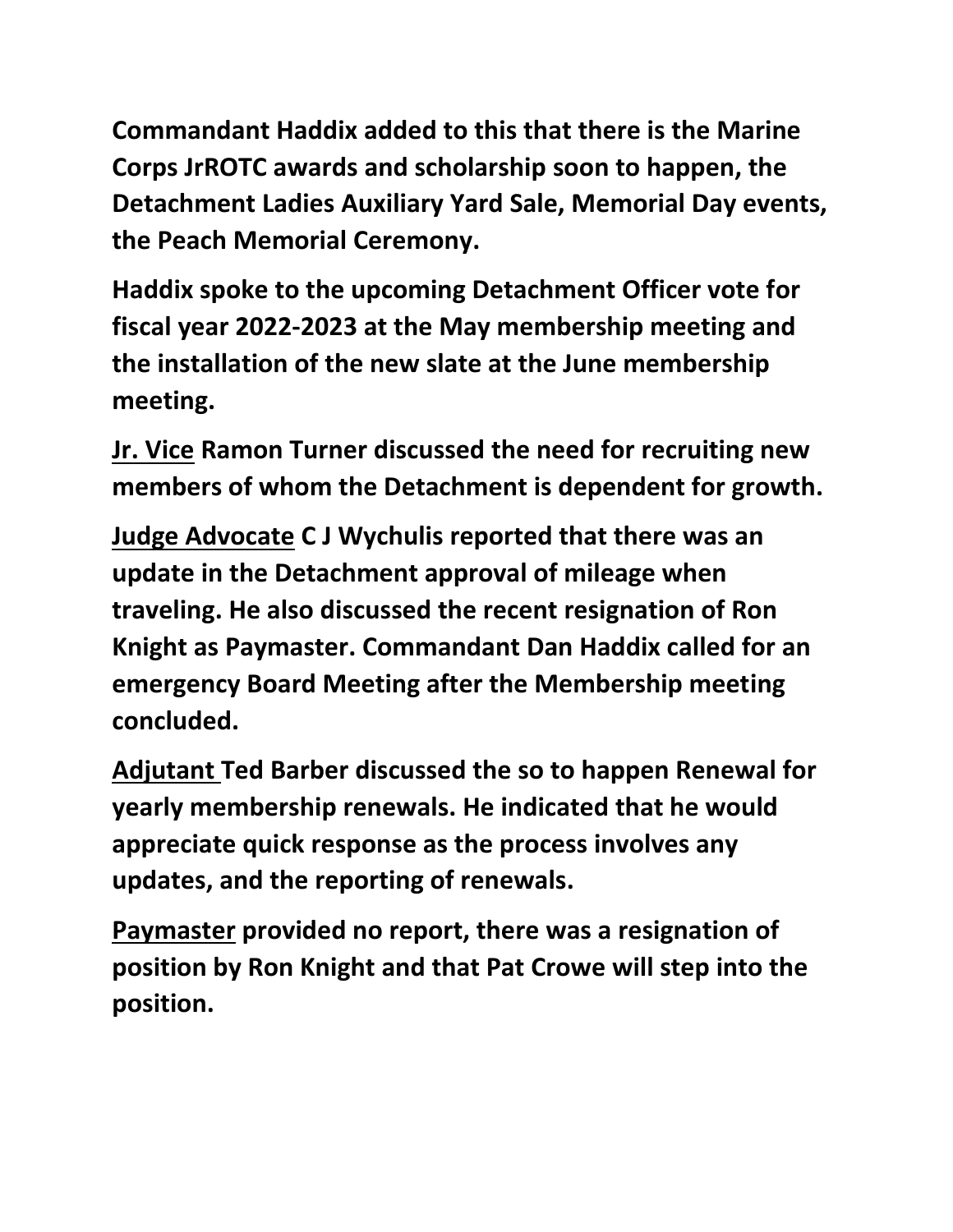**Community Chair John Bishop provided a report on upcoming events and they will be published in future Hard Charger issues. John also mentioned the use of the Detachment library, the participation of the Pegasus Parade and any raffle for the 2022/2023 year.**

**Investment Report was given by Jr. Past Commandant Jerry McCandless. Although the dollar amount has reduced, it is still more that before and we should not be concerned.**

**Phil Hughes gave note for the upcoming Detachment elections. The slate is as follow.**

**Commandant: Mike Smith and Cletis Evans**

**Senior Vice: John Bishop**

**Junior Vice: Ramon Turner and Jon Atchison**

**Judge Advocate: C J Wychulis**

**Hughes also mentioned that the Annual Audit will be happening. The Detachment parking are will be repaved per the warranty of the most recent paving.**

**Honor Detail report was given by Al Broussard. He also advised that he will be traveling on the Honor Flight in two days.** 

**Building Report by Mary Broussard. Richard Schmidt gave thanks to those who volunteer when it comes to the Marine House.**